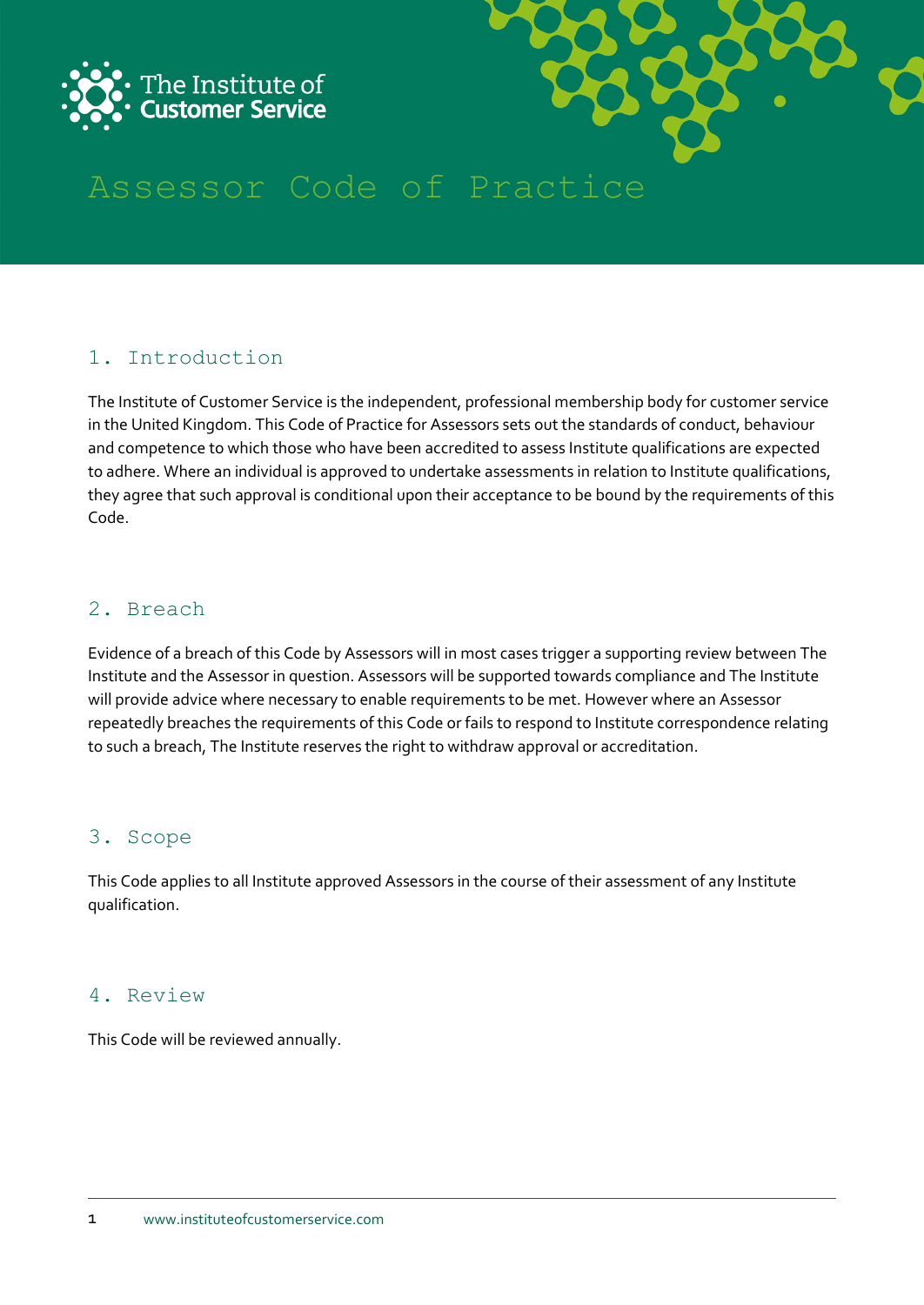# 5. The Code of Practice for Assessors

As an Institute Assessor you agree that you will:

#### **A1 Ensure that you have undertaken the necessary Institute Assessor training and have the requisite skills to act as an Institute Assessor.**

A1G: You may not undertake any assessment in relation to an Institute qualification (either combined or single) until you have completed The Institute Assessor training programme. You will need to achieve single sign off from The Institute in order to undertake single qualification assessments and full accreditation if you wish to undertake combined qualification assessments. Every reasonable effort should be made to achieve single sign off within 4/6 weeks of attending day two of the Assessor Development Workshop and accreditation within 6/8 weeks of gaining single sign off.

#### **A2 Ensure that all assessments are carried out with objectivity and will not allow any personal or financial interest to influence the conduct of, or decisions made in Institute qualification assessments.**

A2G: This requirement applies in relation to all assessments whether internal or external. All conflicts of interest should be declared using The Institute Conflict of Interest Declaration Form. A conflict of interest may arise in any situation where an Assessor's personal or professional experience has the potential to bias (either positively or negatively) the assessment outcome of any individual. As a general rule, you should not assess qualifications sought by individuals with whom you have a close personal, social or familial connection or in relation to whom there is any direct line management or coaching relationship.

### **A3 Undertake Continuous Professional Development (CPD) each year, including attending at least one Institute Assessor Forum event each year, in order to keep your professional knowledge and understanding up to date.**

A3G: Continuous Professional Development (CPD) may be undertaken in a variety of ways, including seminars, conferences, training courses, refresher training, lectures, peer evaluation and private study of relevant materials such as journals and articles. The Institute produces research, the private study of which is capable of constituting CPD for the purposes of A3. This research can be downloaded from our website. It is recommended that you undertake at least 7-10 hours of Continuous Professional Development (CPD) each year which should comprise a mix of CPD relevant to your:

- skills as an Assessor and;
- customer service knowledge and skills.

You should keep a log of all your CPD activity which may need to be produced or referenced for the purposes of complying with Institute quality assurance processes. You must attend at least one Institute Forum event each year which constitutes 5 hours of CPD. Details of these fora can be found by visiting The Institute website. CPD will be monitored via The Institute's quality assurance process.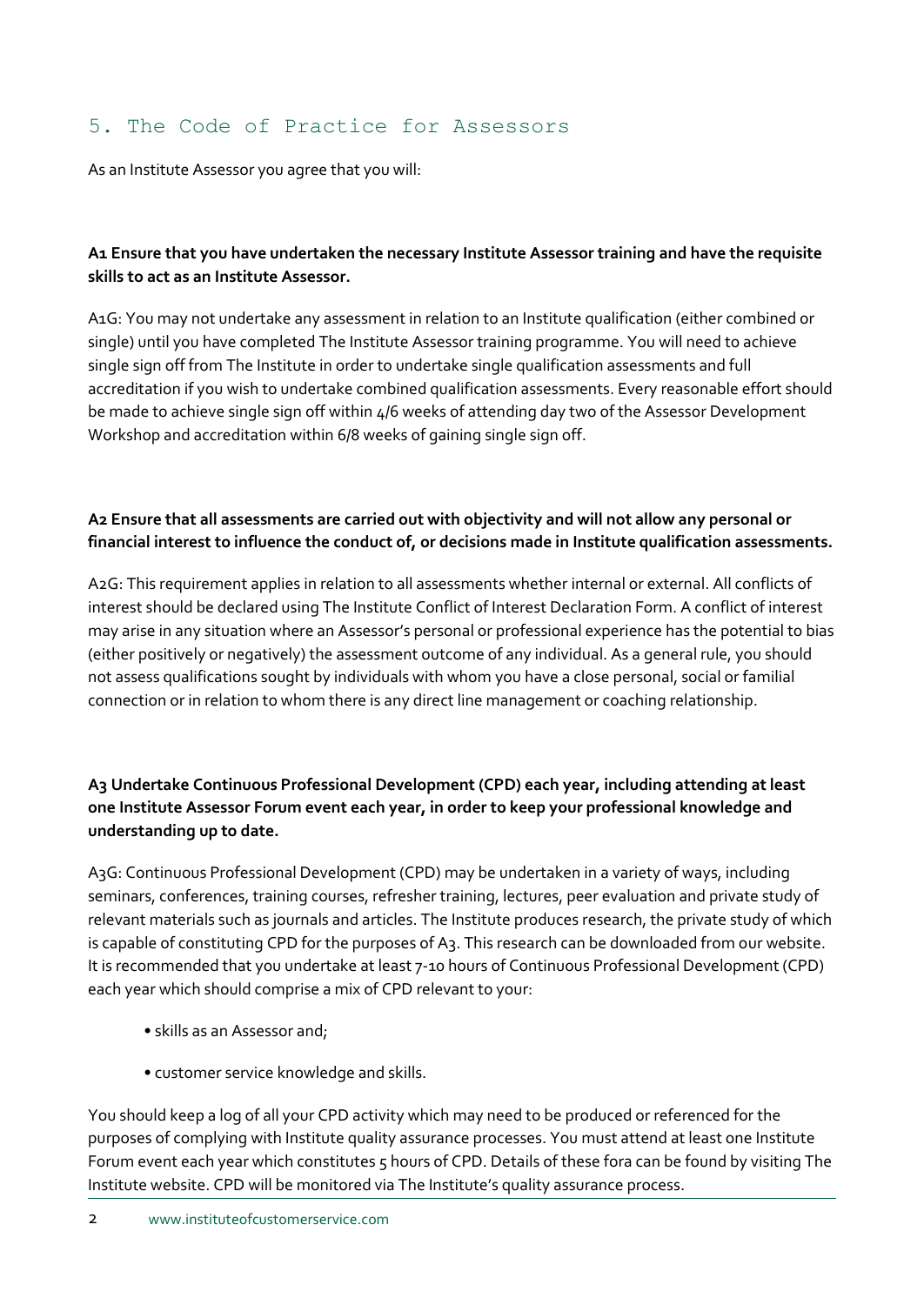#### **A4 Undertake Institute qualification assessments regularly.**

A4G: The Institute strongly recommends that Assessors undertake at least 4 assessments each year to maintain skills and keep practice up to date. Assessments may be undertaken at any point during but should be as evenly spread as possible. In order to maintain quality and integrity of the assessment decision, Assessors should not usually undertake more than 4 assessments in 1 day.

# **A5 Comply with all Institute Assessor quality assurance processes on request.**

A5G: The Institute reserves the right to contact you for the purpose of quality assuring your performance as an Assessor. Such processes may include (but are not limited to) review of your CPD log, review of the quality of your feedback, a sample of your assessment decisions, professional discussion and/or assessment observation. You should ensure that you comply fully with all quality assurance processes in order to protect the integrity of your assessments and Institute qualifications. A failure to comply with Institute quality assurance processes could result in your Assessor approval or accreditation being withdrawn.

# **A6 Protect the reputation of The Institute and avoid acting in any way which could bring The Institute into disrepute.**

A6G: In the course of assessing any Institute qualification, you are a representative of The Institute and its professional standards. Your assessment work should be carried out with professionalism, integrity and objectivity in order to preserve both your professional reputation and that of The Institute as the national standards body for the field. Examples of behaviour or conduct which could bring The Institute into disrepute include: permitting plagiarism, assisting candidates in completing assessments, assessing in cases where there is a clear conflict of interest, and behaving in a discriminatory or unfair way. Should The Institute be made aware of behaviour contravening this requirement a full investigation will be conducted and, if proved, approval to assess Institute qualification/s may be withdrawn.

### **A7 Ensure that any personal data gathered, held or processed in the course of undertaking Institute assessment work, is dealt with in accordance with the provisions of relevant data protection legislation.**

A7G: You are responsible for ensuring that any personal data entrusted to you is properly secured and not disclosed without the permission of the data subject. You should ensure that all assessment documentation is filed securely and once it is not needed anymore it is securely destroyed. In all your assessment work you should ensure that you follow your organisation's data protection policy and processes. The Institute requires that assessment documentation is securely kept by Assessors for a minimum period of 2 years, linked to the duration of The Institute's quality assurance cycle. For general advice and guidance on data protection you may wish to visit the Information Commissioner's Office website.